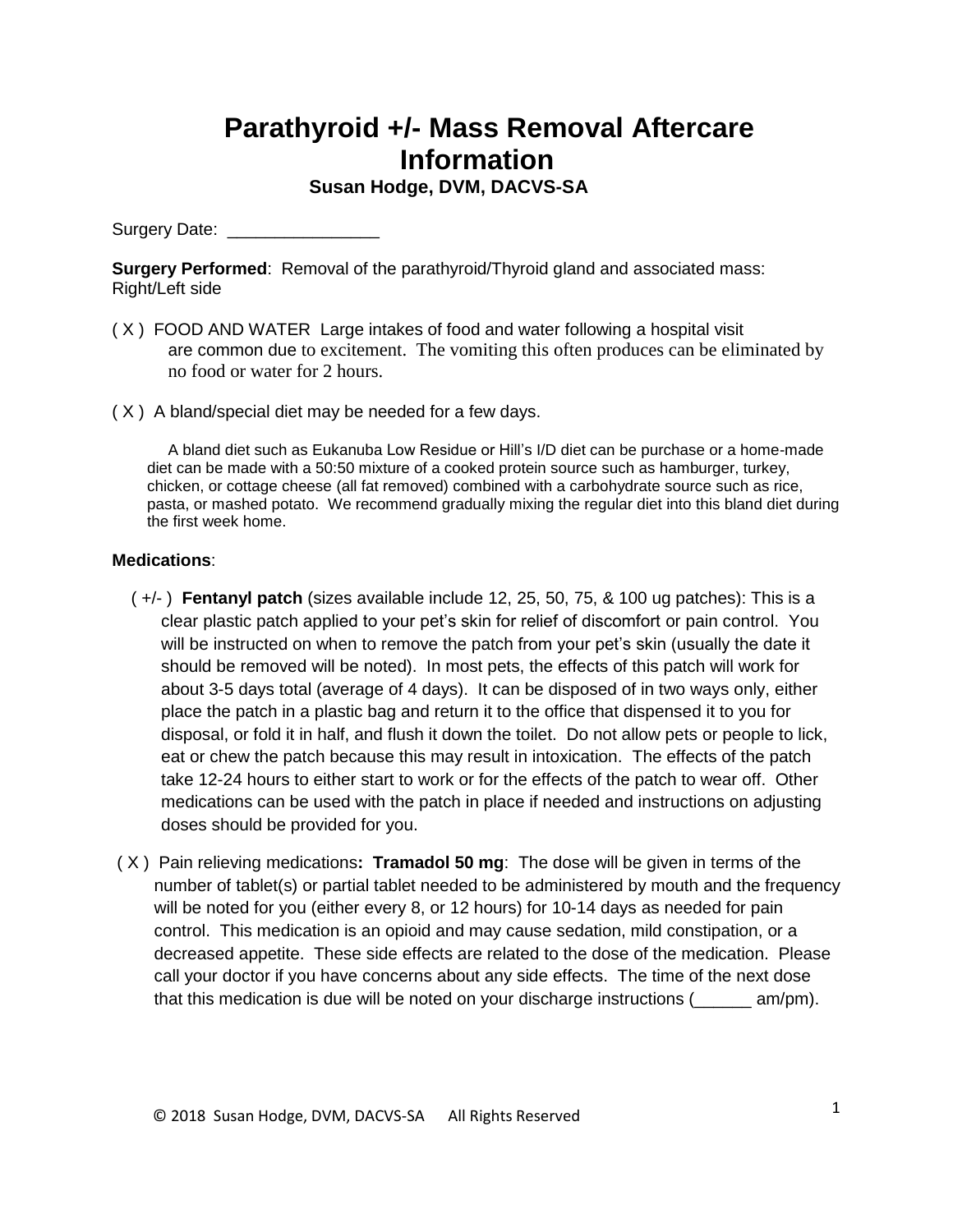(+/- ) **Other: Antibiotics** may be administered if needed, depending on the case. The dose will be given in terms of the number of tablet(s)/capsule(s) needed to be administered by mouth and the frequency will be noted for you (either every 12 or 24 hours) for the appropriate number of days. Antibiotics would be used to prevent infection or treat contamination noted at the time of surgery. Any antibiotic may cause nausea, vomiting, or diarrhea. Most side effects can be minimized by administering the medication with food. The time of the next dose that this medication is due will be noted on your discharge instructions (  $am/pm$ ).

Calcium controlling medications which may be used:

- ( X ) Antacid: **Tums**:The dose will be given in terms of the number of tablet(s) or partial tablet needed to be administered by mouth and the frequency will be noted for you and this should be continued as instructed or while your pet is on the Calcitriol medication (see below). This is an acid reducing medication and has calcium for supplementation. We want to be sure that your pet has enough calcium in the intestinal tract for the Vitamin D supplement to work. This medication can be purchased over-the-counter in any pharmacy, drug store, or grocery store. The next dose of this medication is due about \_\_\_\_\_\_\_\_\_\_ am/pm.
- ( X ) Other: **Calcitriol (specially compounded medication)**: This is a special and highly potent medication only used if needed. This compounded medication would need to be picked up from a special Pharmacy. It is a vitamin D supplement which will help the other parathyroid glands increase their function. It will be used for several weeks and will be slowly weaned away while monitoring the blood calcium levels. This medication will not likely need to be used forever, but it will need to be gradually reduced as your pet's other glands start to function. The next dose is due about \_\_\_\_\_\_\_ am/pm.

**Additional monitoring: We do recommend you monitor your pet for weakness, lethargy, tremors, seizures, or other odd behavior. This is a common concern following parathyroid mass removal, and can be life-threatening if not addressed immediately. It is less common if your pet is already on the Calcium and Vitamin D supplements; If you have concerns about your pet's behavior, please call or have you pet evaluated by the Emergency Service. This would be the most likely to occur in the next 3-5 days.** 

**Exercise:** Limit activity for the next 2-3 weeks. No jumping, running, or rough-housing with other pets or people. Your pet should be taken outside on a leash for bathroom purposes. Unrestricted activity may result in breakdown of the incision(s). **Please be careful with a neck leash as it may pull on the incision, in his situation you may let him outside in a fenced in yard with close supervision.**

 ( X ) Short walks are permitted on a leash only (10 minutes maximum) if you have a harness. Do not leave your pet off the leash or unattended outside during the time of exercise restriction.